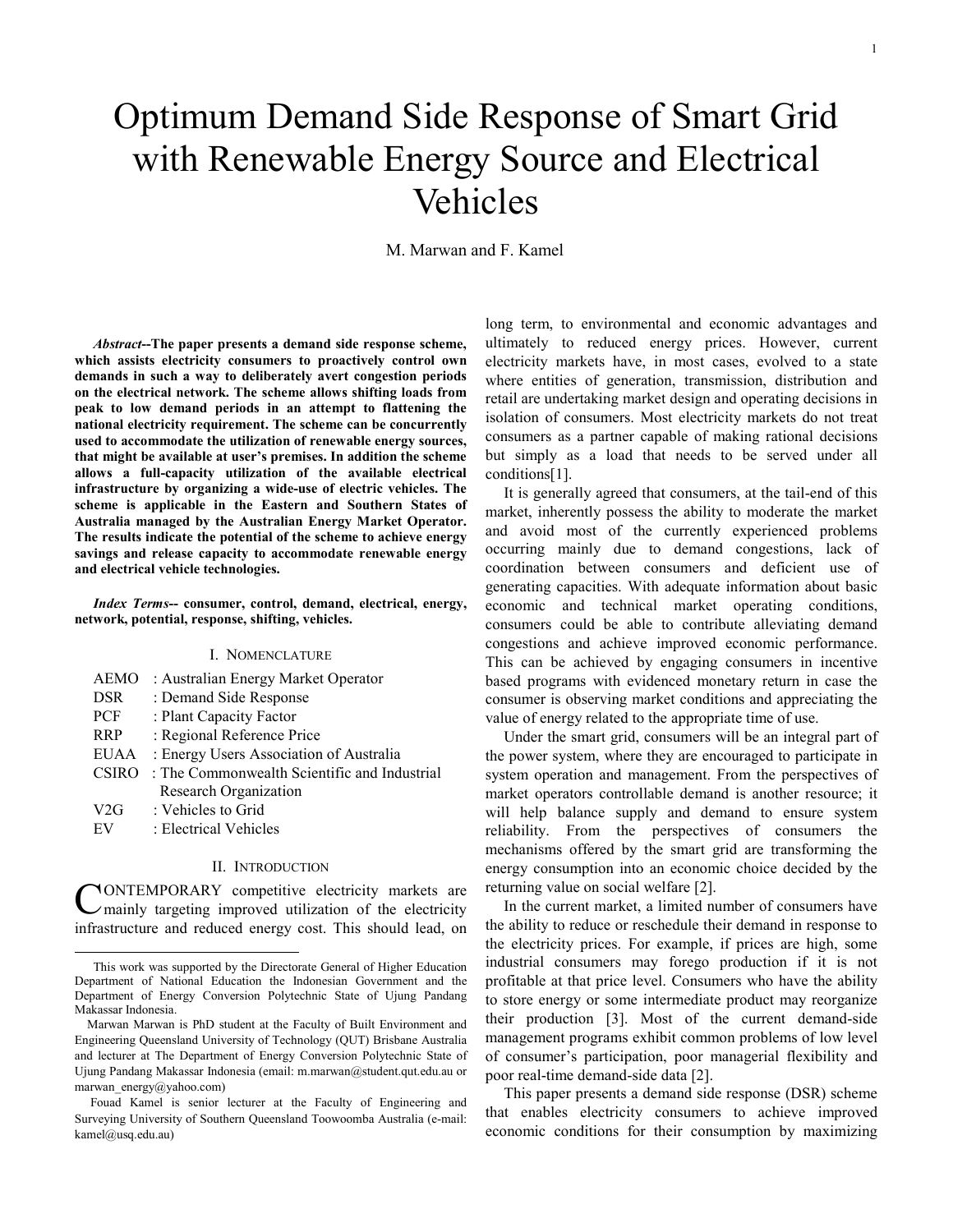financial benefits. The paper is describing a low-cost DSR scheme which if implemented at the user's premises; it allows shifting loads from peak to off-peak demand periods to match network conditions. The scheme is aiming at reducing the electricity price volatility by avoiding high-priced peak demands and utilizing on-site renewable energy sources. This helps to enhance grid reliability, reduce energy cost and optimize energy consumption. It allows electricity consumers to "spread-out" significant peaks, which represents essential improvement to the demand profile.

The scheme is acting upon publicly available 30 minutes periodical information on demand and price conditions updated by the Australian Energy Market Operator (AMEO) on the internet. The information include a day-ahead market condition as well, which gives consumers even more opportunities to plan for a next-day operation. Shifting loads from peak to off-peak periods is considered equivalent to providing additional generating capacity yet more quickly and more efficiently than building new supplies. The flexibility provided lowers the likelihood and consequences of forced outages as well. Most importantly, by enabling consumers to observe electricity prices and load strains on the electrical network consumers are entitled to be sharing responsibility on the operation of the electricity market. Finally, with the consumers equipped with the tools to manage their own power consumption they will be provided also the ability to concurrently interconnect to other on-site renewable energy sources and to carryout proper charging/discharging of electrical vehicles.

#### III. BACKGROUND

The Australian Energy Market Operator (AEMO) is responsible for the management of power flows across the national electricity market in the states of Australian Capital Territory, New South Wales, Queensland, South Australia, Victoria and Tasmania. In order to achieve a high quality service to all consumers, the AEMO updates price/demand information to the public every 30 minutes.

Fig. 1 depicts an example of actual energy demand and price conditions regularly released on the internet by the AEMO. The price pattern is closely following that of the demand. Electricity price is typically at its lowest level during times of low demand (off-peak) e.g. at night. Traditionally, prices soar twice daily following morning and evening peak demands.

Fig. 2 summarizes an example of classic fluctuations in electricity prices in Queensland (QLD), New South Wales (NSW), South Australia (SA), Tasmania (TAS) and Victoria (VIC) from  $1<sup>st</sup>$  January 2010 to 30<sup>th</sup> December 2010. Figure 2 illustrates that the average price during that time was in the range of  $$20/MWh$  ( $$2/kWh$ ) regional reference wholesale price (RRP), however, extreme prices occurred exceeding \$1800/MWh (180¢/kWh). The graph indicates also that excessive prices are occurring regularly in all states on the interconnected power network. Additionally, consumers bound.



Fig. 1. Wholesale electricity price in Queensland on  $21<sup>th</sup>$  -  $24<sup>th</sup>$  April 2011 [4].



Fig. 2. Fluctuation of Electricity Prices in Queensland, New South Wales, South Australia, Tasmania and Victoria.

Fig. 3 illustrates the occurrence of electrical demand in Queensland during the year 2010. The figure indicates mainly the fact that the higher the load above the base load, the lesser likely the extent of its duration. Base load power stations are those operated at full rated capacity twenty four hours a day throughout the year corresponding to a plant capacity factor (PCF) of unity providing thus the most economic operation and the least possible energy cost [5]. Any loads exceeding the base load are usually covered by other power plants operated for shorter periods at plant capacity factor lesser than unity providing thus higher energy prices. This implies that the higher the peak demand is, the higher the energy price will be. Accordingly, the limited operation of the more expensive power plants makes their operation even more expensive.



Fig.3. Occurrence of electrical energy demand in Queensland during 2010. peak demand 8890.66 MW, base-load 4055 MW and total supplied electrical energy 52.324 TWh. Data extracted from the Australian Energy Market Operator.

Fig. 4 illustrates the occurrence of the regional reference price (RRP) in Queensland during the year 2010. The figure indicates mainly that low-priced supplies are taking place at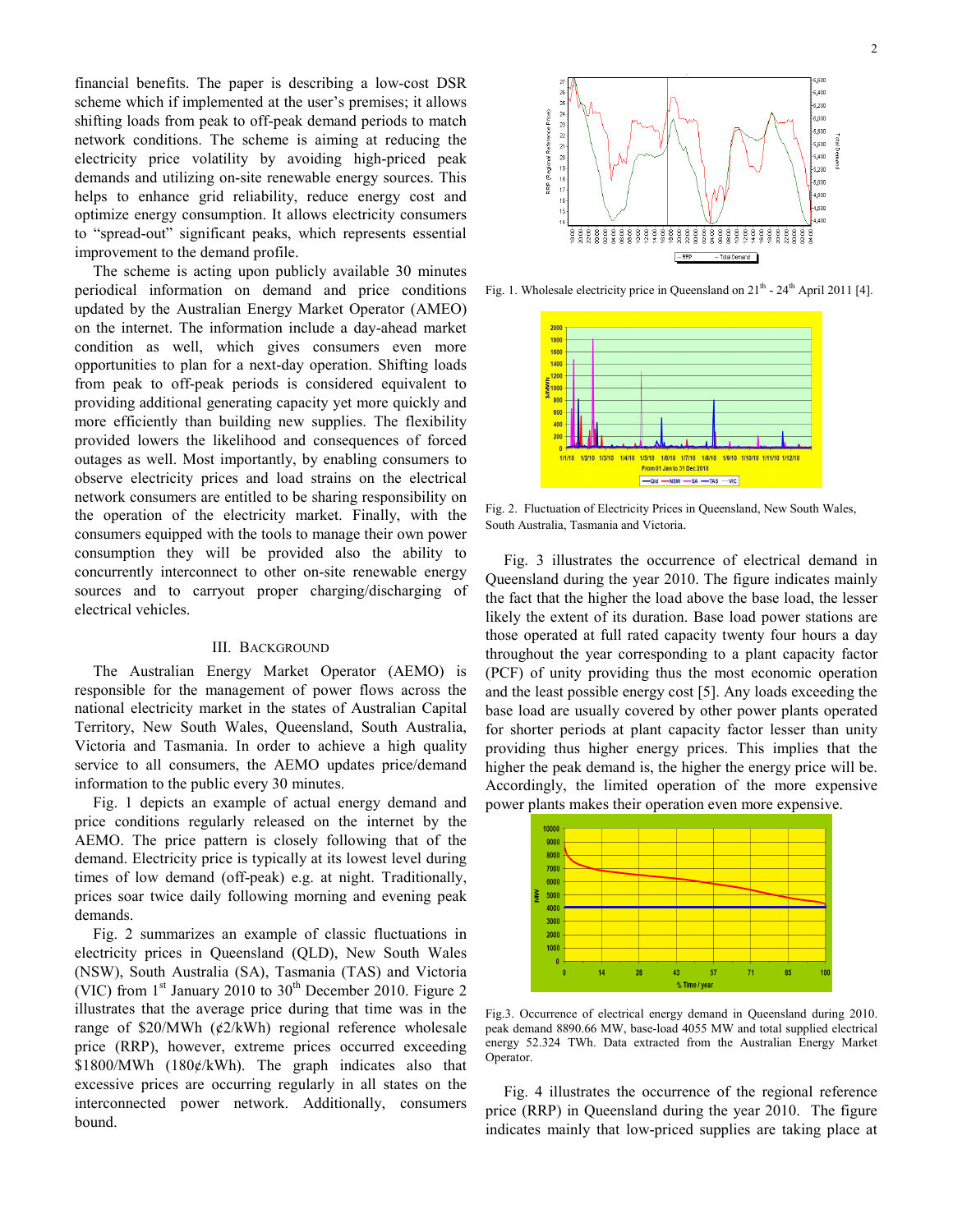very high occurrences of more than 60% a year, while high prices occur at lower frequencies. For instance, prices around AUD \$20/MWh are occurring at frequencies of about 60 %, while prices of over \$30/MWh have occurrences of less than 10 %.



Fig. 4. Occurrence of electricity prices in Queensland 2010

# IV. DEMAND SIDE RESPONSE PROGRAM (DSR) IN AUSTRALIA

In Australia, implementations of the DSR programs have been conducted several years ago. In late 2002, the Energy Users Association of Australia (EUAA) conducted a trial to demonstrate the benefits of a DSR aggregation process which would enable electricity consumers to respond to both the extreme prices and extreme peak demands [6]. This experiment was conducted by end-users to determine the value of an effective DSR for electricity consumers and its impact in terms of supporting an energy saving program. This trial was supported by the Victorian, New South Wales and Commonwealth Government, as well as the CSIRO, to implement a Demand Side Response Facility Trial [6].

In the experiment described above, the Australian Government through the EUAA involved consumers to participate in the DSR trial. This experiment was conducted in three regions that fall under the National Electricity Market operation, New South Wales, South Australia and Victoria [7]. These areas are regarded to represent the electricity load in Australia, and the results obtained show some significant benefits of using DSR for consumers and electricity providers. Hence, in December 2003 the Ministerial Council for Energy advised the Council of Australian Governments (COAG) on the need for further reform of the energy market to enhance active energy user participation [7].

The energy users association of Australia targeting a DSR action summarizes that, for example, South Australian electricity consumers only use the highest 10% of their maximum electrical demand on the network less than 0.5% of the time per year, i.e., for about 40 hours per year [6]. The report is stating further: while the electricity consumers are insulated from price volatility by 'flat' electricity prices, they are also paying a significant and undisclosed (hard to evaluate) premium in their retail electricity prices to cover the retail supplier's costs of managing the risks of the extreme price volatility.

It is very important to electricity consumers and the Australian economy that electricity costs are minimized. DSR is an effective way to address cost effectiveness and peak demand. It is important that electricity consumers become better informed about the opportunities from DSR. As said previously, these case studies are seen as an initial project in a broader EUAA Customer Awareness Program designed to help facilitate DSR. The need for additional Customer Awareness is critical and how this can be achieved will be reviewed when this project is complete [6].

The following set of objectives was established for this project [6]:

1.To make electricity consumers more aware that there are commercial and broader economic benefits from effective DSR: and

2.To demonstrate through practical Case Studies those electricity consumers can gain significant benefits from relatively small and occasional responses to extreme National Electricity Market prices and demands, or peaks in network demand, and the extent of those benefits.

# V. INTEGRATING ON-SITE RENEWABLE ENERGY SOURCE AND ELECTRICAL VEHICLES TO DSR PROGRAM

On-site renewable energy with DSR smart grid tools is a new way to improve reliability, sustainability and cost effectiveness. Renewable energy combined to the grid can have a significant impact on removing peaks on the electrical network [8]. The key challenges that need to be considered in the composition of future network include distributed generation and the integration of renewable energy sources, such as biomass, wind and solar [9]. The utilization of renewable energy is expected to be leading to the harmony between humans and nature with low pollution and sustainable accessibility to resources.

Some countries have applied smart grid technology for renewable energy utilization. In Japan, using solar power generation systems in every ordinary house is the most active project in smart grid researches [10]. The significant amount of installed wind power in the German power system in 2008 was more than 22 GW producing between 1500 - 7700 GWh/month [9].

On the other hand, electricity vehicles (EV) technology brings impacts to the electrical distribution grid. The vehicle can not only charge, but also discharge and thus inject energy to the grid [11]. In addition, there are social, environmental and economic advantages in switching to electricity vehicles [12]. The following figure 5 indicates schematic of the proposed scheme with vehicle to grid (V2G) and renewable energy systems [13].

Fig. 5 shows the basic idea of the vehicle to grid technology. Electric vehicles can be connected either to the house or to the facility and perform the V2G. Charging or discharging of the vehicles battery can be performed according to the remote commands from the grid operator or demand side response scheme [14].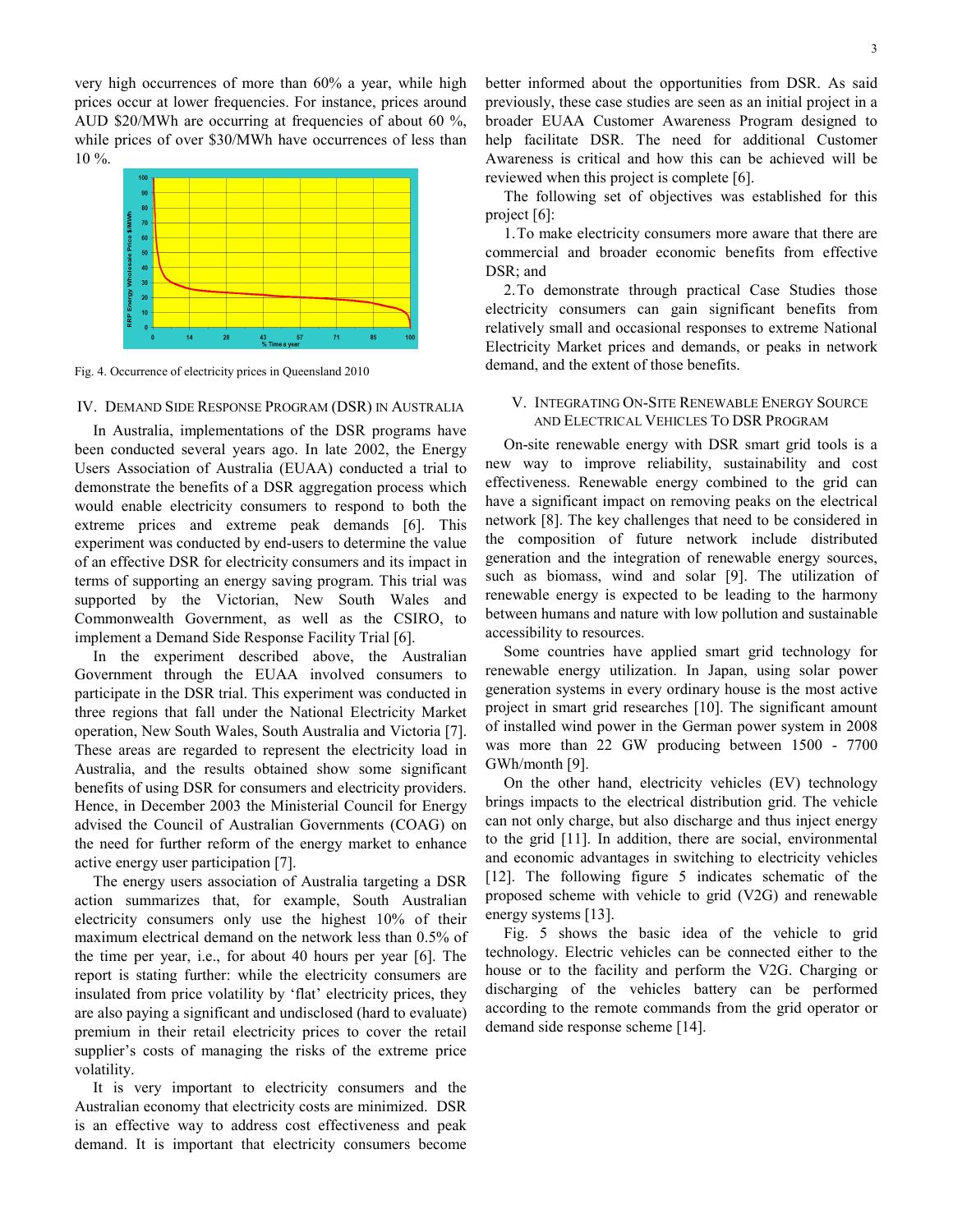

Fig.5. Schematic of proposed scheme with renewable energy and electrical vehicle implementation [13]

# VI. METHODOLOGY

This work aims at developing an integrated energy scheme that enables electricity consumers an automated control of energy consumption and optimized use of renewable energy sources and electrical vehicles. The main purposes of this control is for users to be averting peak-demand periods on the electrical network helping thus to mitigate detrimental impacts and risks of heavy congestions.

The scheme uses programmable internet relay, a router and solid-state switches to control electricity demand at user's premises. The relay is programmed to receive and act upon information received about electricity demand/price conditions from the Australian Energy Market Operator (AEMO) over the internet. In order to achieve the aims and objectives of this research, a multi media tool to be developed in frame of this research for use on user's premises, in order to enable users to effectively and continuously apply the model.

The scheme is structured to maximize benefits for endusers of the electricity supply chain. Consumers are gaining an automated control on consumption according to own preferences. In case the user is already in a DSR program agreement with the supplier, the model is allowing additional savings besides the benefits and saving already achieved through other DSR agreements. The proposed model is securing financial and energy savings to consumers.

The scheme is applicable for commercial and industrial consumers on fluctuating energy prices as well. For domestic consumers on flat-rate tariffs, users are gaining financial benefits from reducing energy consumptions at certain times a day; mainly averting peak-load periods. Domestic consumers on different tariffs, where energy price differs with day time and network conditions (e.g. night tariffs), they will be gaining financial benefits also from shifting loads from day- to nighttimes, where electricity is cheaper.

The scheme involves an economic model based on the maximization of financial benefits to electricity users. Implicitly, the scheme targets the national electrical load to be spread-out evenly throughout the year in order to satisfy best economic performance for electricity generation, transmission, and distribution. The scheme is helping engaging end-users to be participating in solving the peak demand crisis on the electrical network in Australian States covered by the Australian Energy Market Operator (AEMO) covering states of Eastern-Australia, Southern-Australia, and Tasmania and other electricity markets under similar operation condition.

The following fig. 6 describes the proposed model, are connected to renewable energy source and electrical vehicles.



Fig. 6. Power flow of demand side response smart grid system integrating onsite renewable energy sources and electrical vehicles

### VII. ANALYSIS AND RESULTS

Fig. 7 shows the impact of implementing the scheme on an arbitrary percentage load moderation by set of loads (in this case 75% of load above the average load) from peak to offpeak periods.



Figure 7. The impact of implementing DSR Program in Queensland on 23<sup>rd</sup> April 2011

Fig. 8 illustrate the technique is enabling consumers to remove 6.1 TWh/year from a total of 52.324 TWh/year in Queensland if users are prepared to curtail own loads at any regional reference prices above \$50/MWh; In case users choose to curtail loads at \$40/MWh, the savings are 12 TWh/year; and \$30/MWh curtailment at 25 TWh/year, \$20/MWh curtailment at 44 TWh/year.



Fig. 8. Achievable energy savings by curtailing energy demand over a certain energy price in Queensland.

Fig. 9 depicts the case where coordinated strategies are able to lead consumers to defer loads from times of peak-demand to times of low-demands. Such a procedure shall help flatten the total energy demand to meet a constant average of 5957 MW for Queensland, achieving considerable improvement in